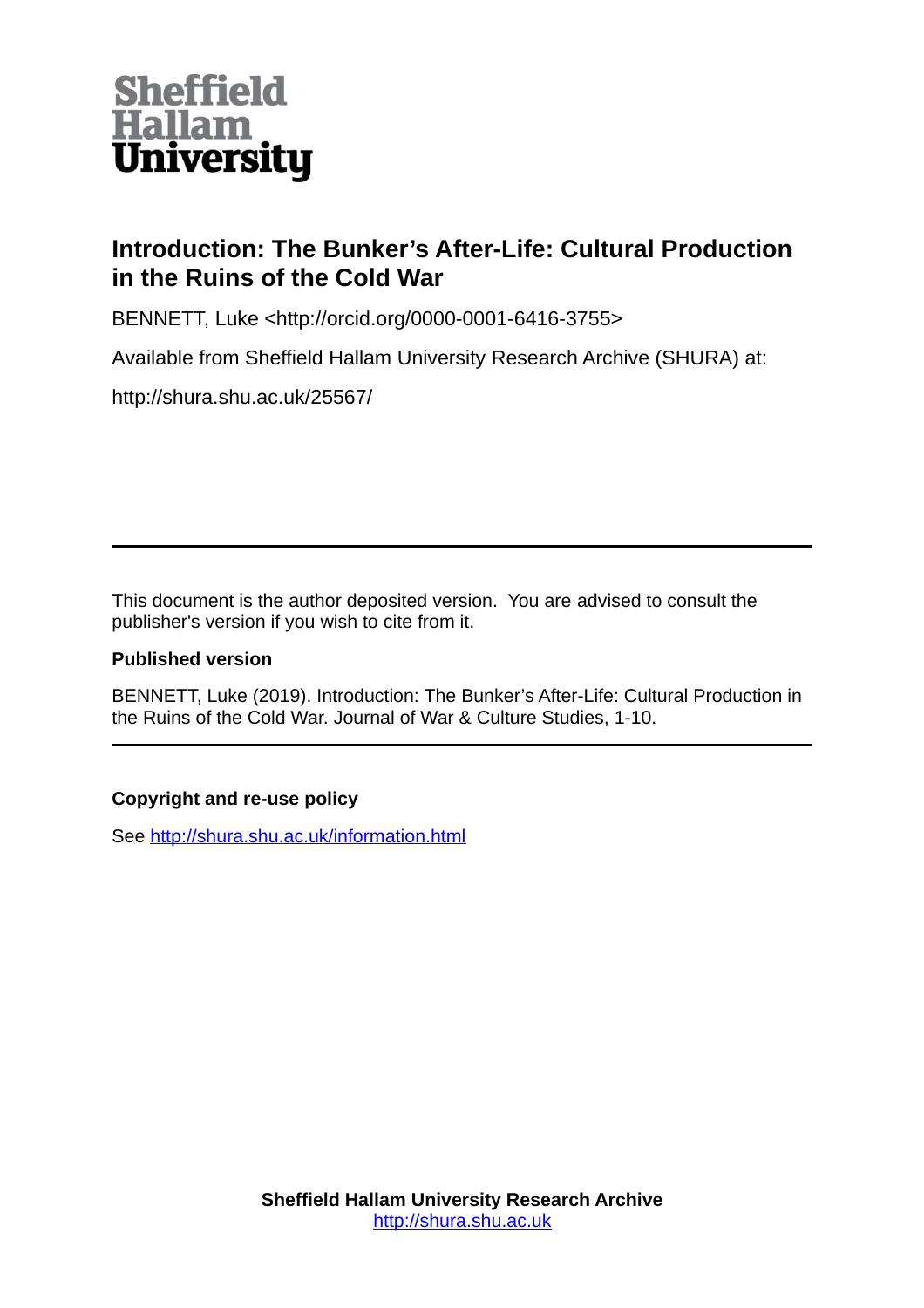**[Editorial for** *Journal of War & Culture Studies* **special issue on bunkers as published in January 2020 with DOI 10.1080/17526272.2019.1698845]**

# **Introduction: The bunker's after-life: cultural production in the ruins of the Cold War**

#### **Luke Bennett, Sheffield Hallam University\***

**\*Corresponding Author: Luke Bennett, Department of the Natural & Built Environment, Norfolk 306, Sheffield Hallam University, City Campus, Howard Street, Sheffield S1 1WB, [l.e.bennett@shu.ac.uk](mailto:l.e.bennett@shu.ac.uk)**

#### **Abstract**

This special issue explores how demilitarization and repurposing are still playing out within abandoned military bunkers of the Cold War era, 30 years after the fall of the Berlin Wall. Noting that the physical erasure of these bulky defensive fortifications is practically impossible, the Introduction shows how the contributors' common concern is to explore the ways in which new uses and new meanings are applied to these stubborn structures. By adopting a notably broad definition of 'cultural production' (one which can accommodate mould, acoustics and irony as cultural phenomena) the Introduction demonstrates how the contributors find these places — through their embodied exploration and archival enquiry — to be anything but dead or trapped by their past militaristic purposes. Instead, the bunker's after-life is found to be a matter of ongoing cultural production, acting out through a variety of contemporary appropriations: some of them contested and some of them playfully indeterminate.

Keywords: Cold War, bunkers, nuclear war, demilitarisation, ruins, cultural production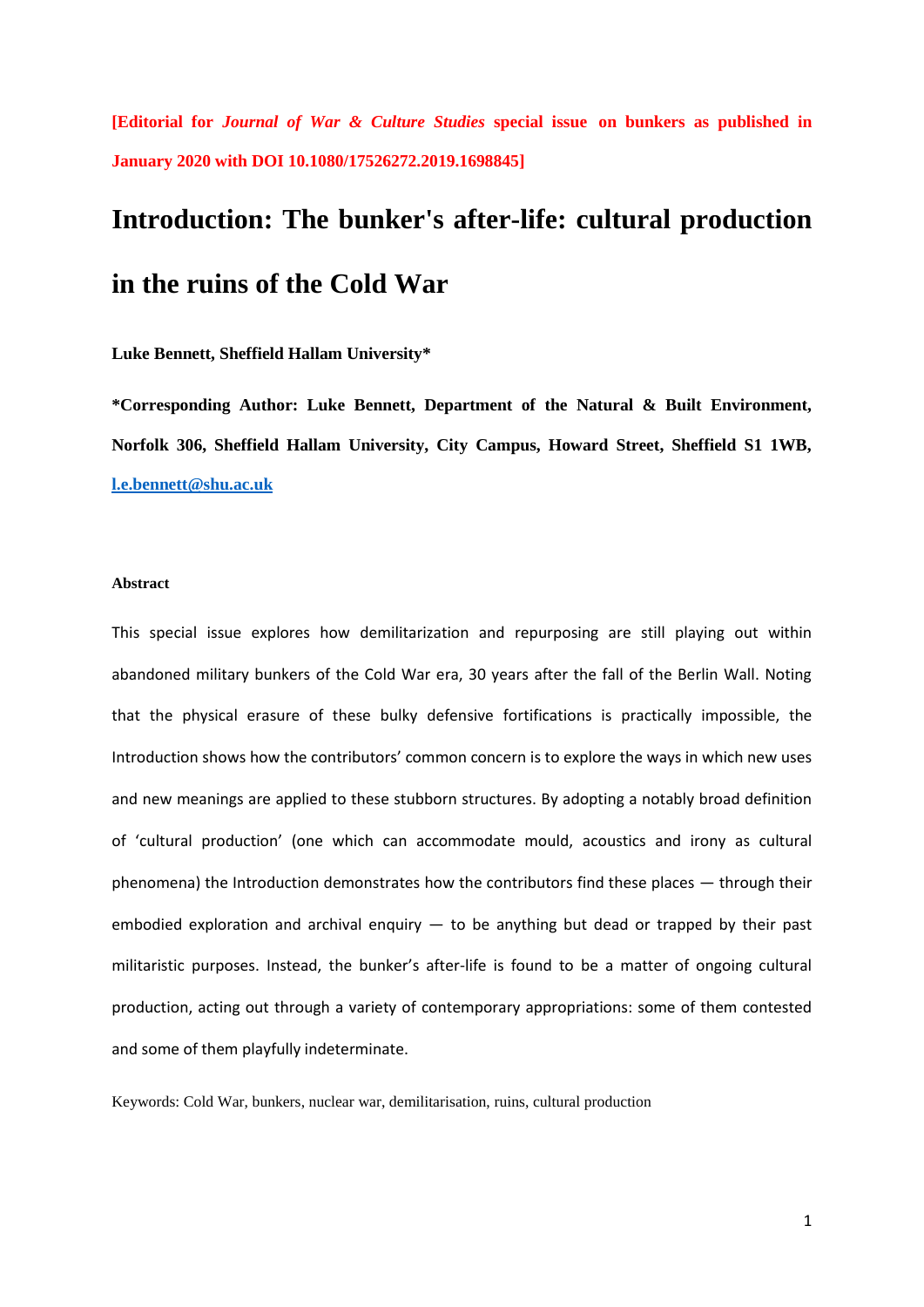#### **Introduction: the aims of this special issue**

The contributors to this special issue of the *Journal of War and Culture Studies* all seek to explore the question 'what happens to bunkers after a conflict has ended?' Traditionally wars end with a wave of demilitarisation, a purgative, destructive process that seeks to either remove or repurpose military structures, to the extent that they are no longer required for defence (Towle 1997; Webster 1997; Rakoczy 2008). In the pithy commandment of Isaiah 2:4 (The Bible, 1998), swords are to be struck into ploughshares. But some structures are simply too big and/or too numerous to either recast or to destroy. In the case of twentieth century indomitable reinforced concrete military structures, these fortifications were designed to resist sustained assault by high explosives and since 1945, by nuclear weapons. Such structures are nearly impossible to demolish, particularly where they lie underground (Bennett 2019) – stubborn endurance is their *raison d'etre*. Thus demilitarisation for these structures is unlikely to be achieved through physical destruction, instead it must be achieved via repurposing or other semantic stratagems aimed at disrupting their military connotations. Unless, of course, these places come to be seen as having cultural symbolic value via those military connotations, and whether as proud patriotic heritage of a time (for example, in the case of the pillbox) when Britain 'stood alone' (Wills 1985) or a dark heritage with an admonishment value: warning monuments to the effects and/or anxieties of the last century's conflicts (Macdonald 2009).

Often, it appears, the first step in moving bunkers towards their post-military after-lives is a communal act of shunning, as observed by Paul Virilio (1994) in 1958 when inspecting a cluster of coastal bunkers forming part of the Nazi's Atlantic Wall, a chain of fortifications built between 1939 and 1941 by slave labour and stretching out along the coast of north western Europe: 12,000 bunkers from the Bay of Biscay to the Norwegian Fjords. Virilio pondered why the Wall's mammoth constructions (local instantiations of one of the world's largest ever construction projects) were seemingly all but invisible to locals. He concluded that they were being actively denied meaning by passers-by in order to denature and depower these once deadly symbols of an occupying military power. But he felt that with the sufficient passage of time these structures' raw mnemonic power to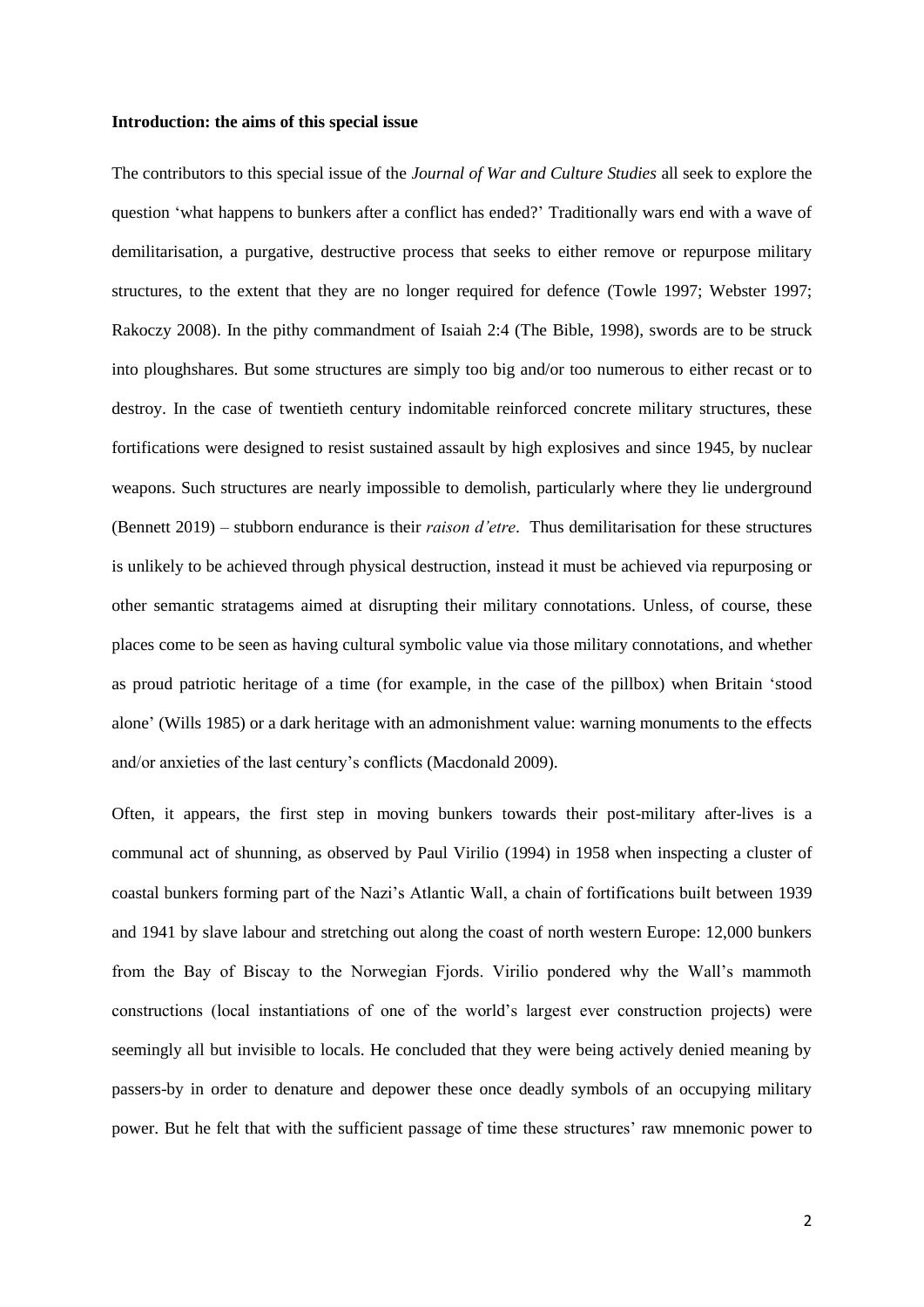summon wartime memories would fade, and new post-military after-uses and attendant – more positive – meanings would emerge too.

Virilio's concern to account for his bunkers' current and potential future uses and meanings has proved to be very influential in contemporary bunker studies, a multidisciplinary endeavour which over the last decade has seen geographers, historians, architects, archaeologists, artists and others exploring the fates of bunkers abandoned in the aftermath of the twentieth century's conflicts (see for example Beck 2011; Strömberg 2013; Bennett 2017). Whilst Virilio's own investigations focussed upon Nazi bunkers, the contributors to this special issue enquire into the post-war fates of Cold Warera bunker sites (and in particular those structures built to withstand nuclear attack). As the second half of the twentieth century has started to recede into 'the past' of a previous era, we have seen the Cold War rise as a fertile, new area of historiographical and cultural analysis (Griffith 2001). Much of this analysis has focussed upon the international relations of the superpower standoff, but an emergent attentiveness to the Cold War's symbolic and material culture (of which nuclear bunkers are its most durable artefacts), has started to redress the imbalance. But the framing of these symbols and artefacts as heritage is harder than for those left behind by the Second World War, and for a combination of many reasons: because secrecy as to the design and location of relevant facilities remains an obstacle to interpretation; because the moral coding is less clear on whether any particular side (or their facilities) embody 'good' or 'bad' moral narratives; and because the Cold War didn't follow the spatial logics of previous wars – there were no distinct battlegrounds, the Cold War was everywhere and nowhere, for this was (in North Western Europe at least) a war-in-waiting, a tense existential standoff materialised in bunker-building spread out across the whole of territories rather at borders or other anticipated points of contact with an invading army; and (perhaps most anomalously) because these bunkers were built for a conflagration which, in the end, never transpired.

The bunker studies presented in this special issue broadly echo Virilio's method: combining accounts of embodied exploration with attentive archival work, and their concern is to achieve both a phenomenological account of the nature of these now-abandoned places, and a taxonomic assessment of the trends that shape the original, present and future lives of life of these structures. Bradley L.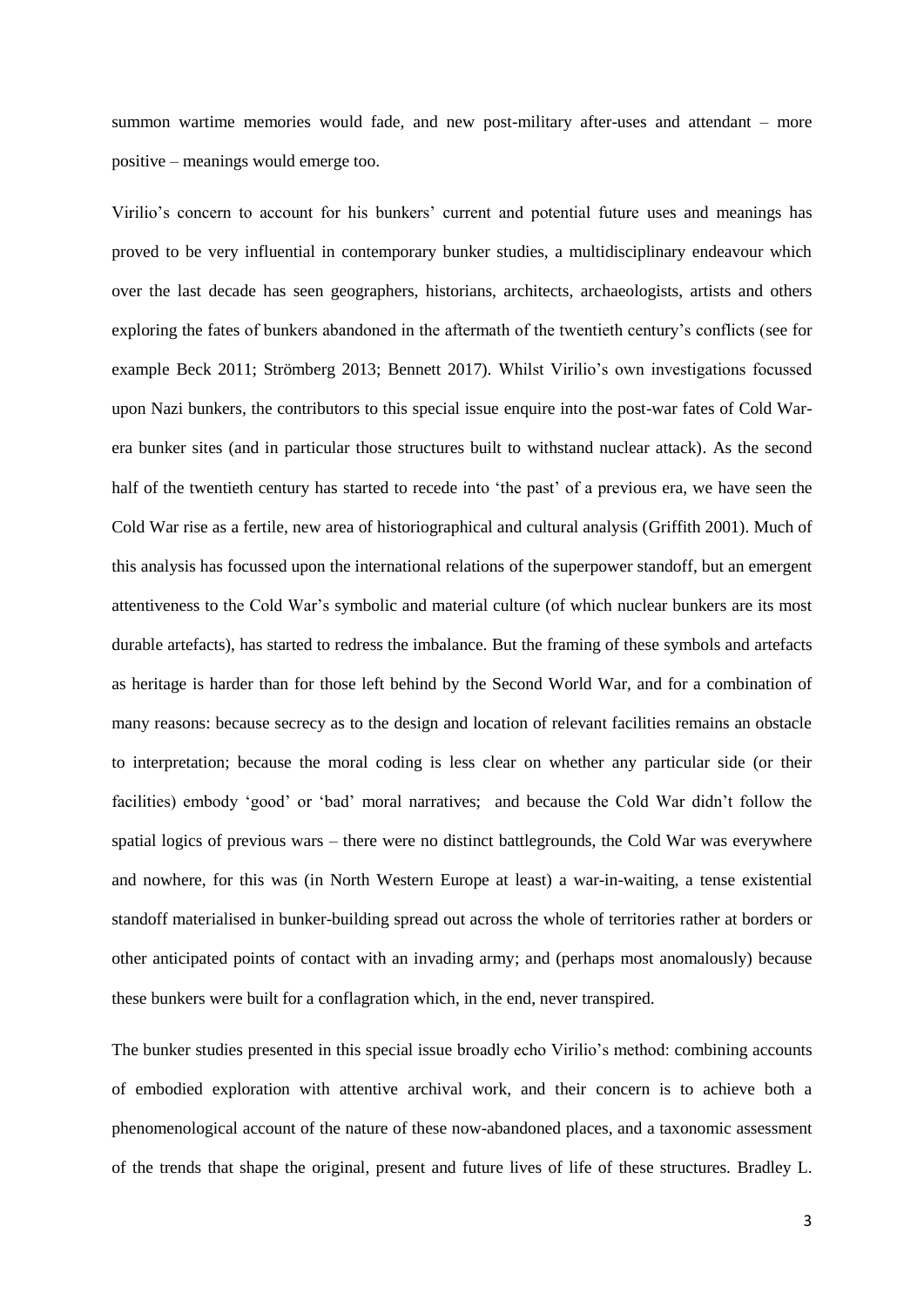Garrett and Ian Klinke (2019) have recently laid down a challenge to the hegemony of Virilio's methods and concerns in bunker studies. They point out that the dominant scholarly approach tends to depict the bunker as both a symbol of, and an artefact of the past – rather than of the present and future. They point out that the bunker (as an emplacement of military power) is still very much alive. They also persuasively argue that Virilio's framing tends to figure bunkers as places of shelter (with its inhabitants as victims) rather than as places of relative safety from which perpetrators plan the extermination of whole cities.

Garrett and Klinke's critique is well made, and points to new areas of scholarship which need to be explored within bunker studies. However, it is not the case that the Virilio-type approach is exhausted. There is still plenty of work still to be done to understand the end-of-life stage of bunkers and of the cultural effects of their affective and symbolic resonance in abandonment. Accordingly, this collection seeks to build upon the broadly Virilio-type studies presented in my 2017 edited collection *In the ruins of the Cold War bunker: materiality, affect and meaning making.* That collection presented a multidisciplinary investigation of contemporary bunker re-engagements from around the world by 13 contributors, touching in particular on artistic and heritage based-appropriations of these now-abandoned Cold War spaces. As befitting the *Journal of War and Culture Studies'* concern with the points at which war and culture meet (and the forms of cultural production related to that intersection), the new articles assembled in this special issue develop an even wider and more provocative set of lenses with which to detect the multiple forms and intensities within which postmilitary forms of use and meaning making come to be projected onto the blank walls of bunker spaces. Through this they reveal the processes by which (and rate at which) originating war-related uses and meanings fade from these places, thereby enabling the bunker's after-life.

In the following sections I will briefly introduce the five articles, noting as I do so that bunker studies is inherently a multidisciplinary endeavour. I will then draw out the similarities and differences of the articles by considering first how each contributor identifies and examines ongoing cultural production within the bunker, secondly how each contributor approaches the bunker's resistance to entropy, and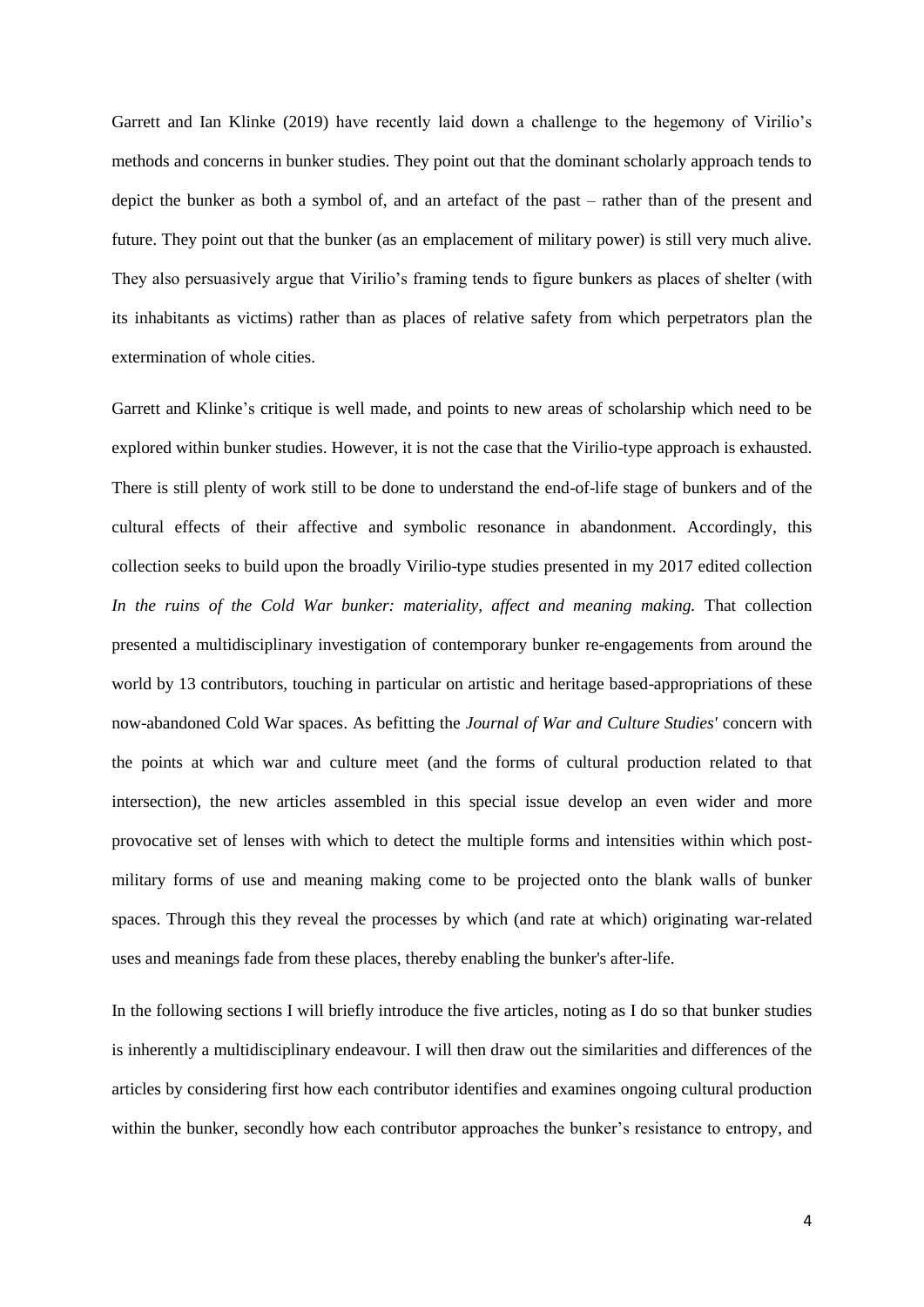finally how each contributor characterises the bunker's ongoing cultural reverberations: its resonance, both literally and metaphorically.

#### **Bunker studies is multidisciplinary**

Over the last decade the after-life of bunkers has become a subject of study across a number of disciplines: from archaeology to real estate, from cultural geography to fine art (see, for example, the array of disciplines represented in Bennett 2017). Accordingly, the contributors to this special issue represent a broad spread of disciplinary perspectives, and survey a wide range of bunker interactions.

Matthew Flintham is an artist and an academic whose work focusses on representations of military landscapes. In 'Vile Incubator: a pathology of the Cold War bunker', he investigates the after-life of the Torås bunker complex in Norway, reflecting on both the embodied act of bunker exploration and the ongoing cultural production that he finds in this supposedly dead, lifeless abandoned place.

Louise K. Wilson is also an artist and an academic, and her work has investigated iconic Cold War military sites like the former testing range at Orford ness in Suffolk, through site-based installations and audio art. In 'Sounds from the bunker: aural culture and the remainder of the Cold War', Wilson considers the appropriation of Cold War bunkers' distinctive acoustic atmospheres and of 1980s bunker-themed pop songs in contemporary music production.

In their collaborative article '"Mine are the dead spaces": a discussion of bunker work's atmospheres, limits and routines', Becky Alexis-Martin, a cultural geographer whose work specialises in nuclear geographies, leads a discussion with artists Kathrine Sandys and Michael Mulvihill, using the surroundings of the Churchill War Rooms, a Second World War bunker deep beneath Whitehall in London, as a prompt for considering the valence of the bunker to artists and its other denizens. Sandys is an artist and academic who, like Wilson, has worked with the distinctive audio-visual properties of empty bunkers. Mulvihill is an artist who has recently completed a practice-based PhD based around a residency at RAF Fylingdales.

As an architect, Sean Kinnear's 'Reopening the bunker: an architectural investigation of the post-war fate of four Scottish nuclear bunkers', presents an assessment of the underappreciated architectural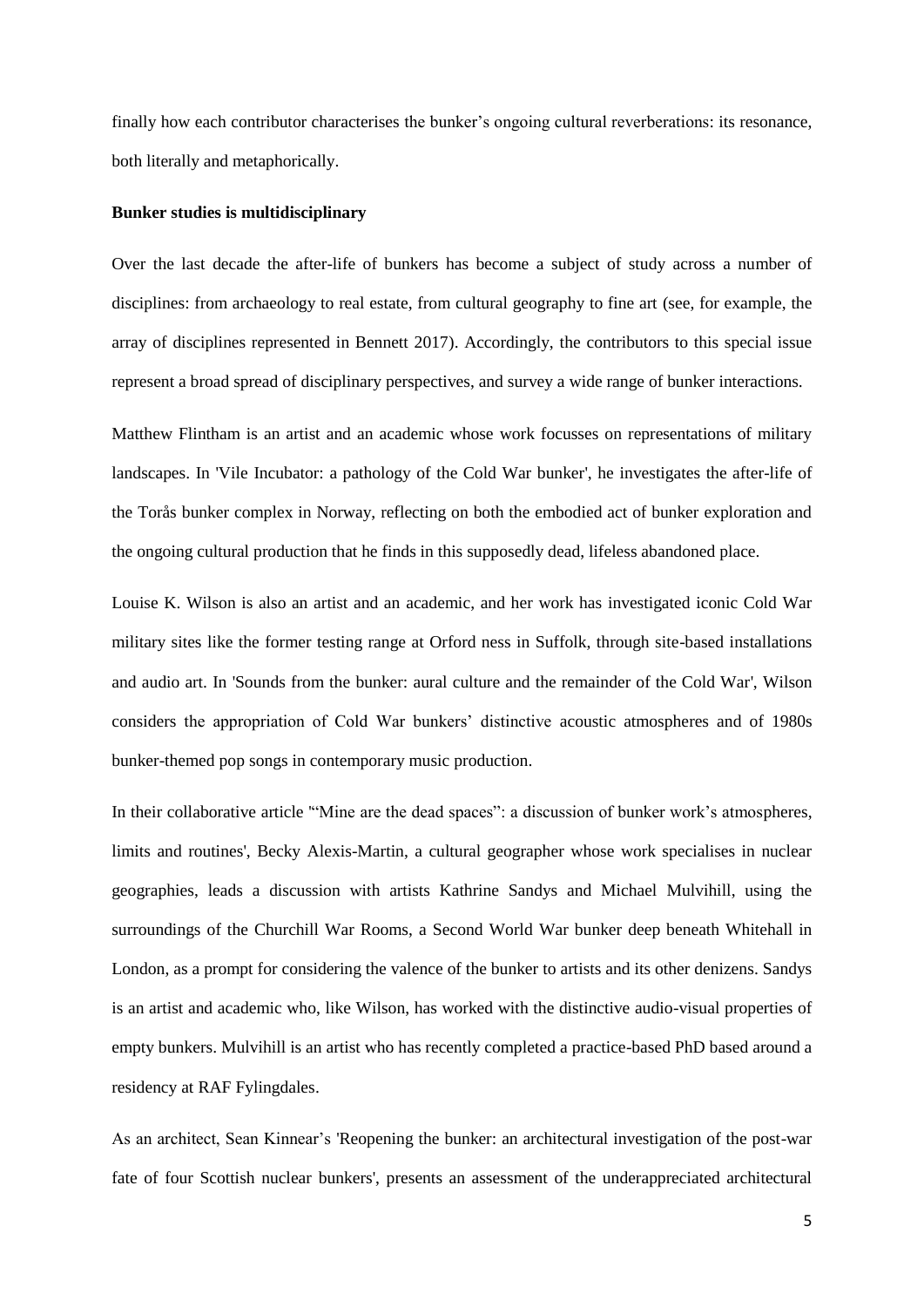significance of Scottish Cold War bunkers, outlining their distinctive architectonic qualities and profiling in his four case study sites, four different approaches to preservation and after-use of these structures. Kinnear calls for greater heritage protection to be accorded to these sites in Scotland.

Finally, in 'Profaning GAMA: exploring the entanglement of demilitarisation, heritage and real estate in the ruins of Greenham Common's cruise missile complex', I consider with my former student Philip Kokoszka (who contributed fieldwork as part of his 2018 MSc dissertation) the strangely mundane, indeterminate fate of GAMA, the once-iconic cruise missile bunker complex built at RAF Greenham Common in the early 1980s. We do so from the perspective of real estate and land-use planning, and seek to show how an appreciation of the entanglement of a number of contemporary cultural drivers (demilitarisation, ruination, heritage preservation and re-utilisation) can help to account for the site's unexpected 'failure' to become a formal monument to its Cold War past. In conclusion, reflecting upon this outturn, we attempt to suggest – using the work of Giorgio Agamben on 'profanation' – that this failure of the site to achieve a singular new meaning may in itself be fitting.

#### **Still alive: ongoing cultural production in the abandoned bunker**

This journal's aims include promoting exploration of the relationship between war and culture during conflict and in its aftermath, and examining the cultural production and circulation of both symbols and artefacts of conflict. Bunkers are very potent and enduring symbols and artefacts of conflict, which are deeply embedded in contemporary culture (Bennett 2011). To draw out this embeddedness, this special issue takes a very broad view of the bunker's cultural production. As Raymond Williams (1983, 87-93) notes 'culture' is not a settled term. The contributors to this issue tend towards using the term in its anthropological sense – with cultural production thus here being regarded as the processes by which social groups produce shared meaning about abandoned bunkers, and whether that arises within small groups of enthusiastic bunker preservationists or across wider society via popular culture. Therefore, the narrow, elitist, sense of 'culture' promoted by Matthew Arnold (1960) as the production only of the fine arts is elided.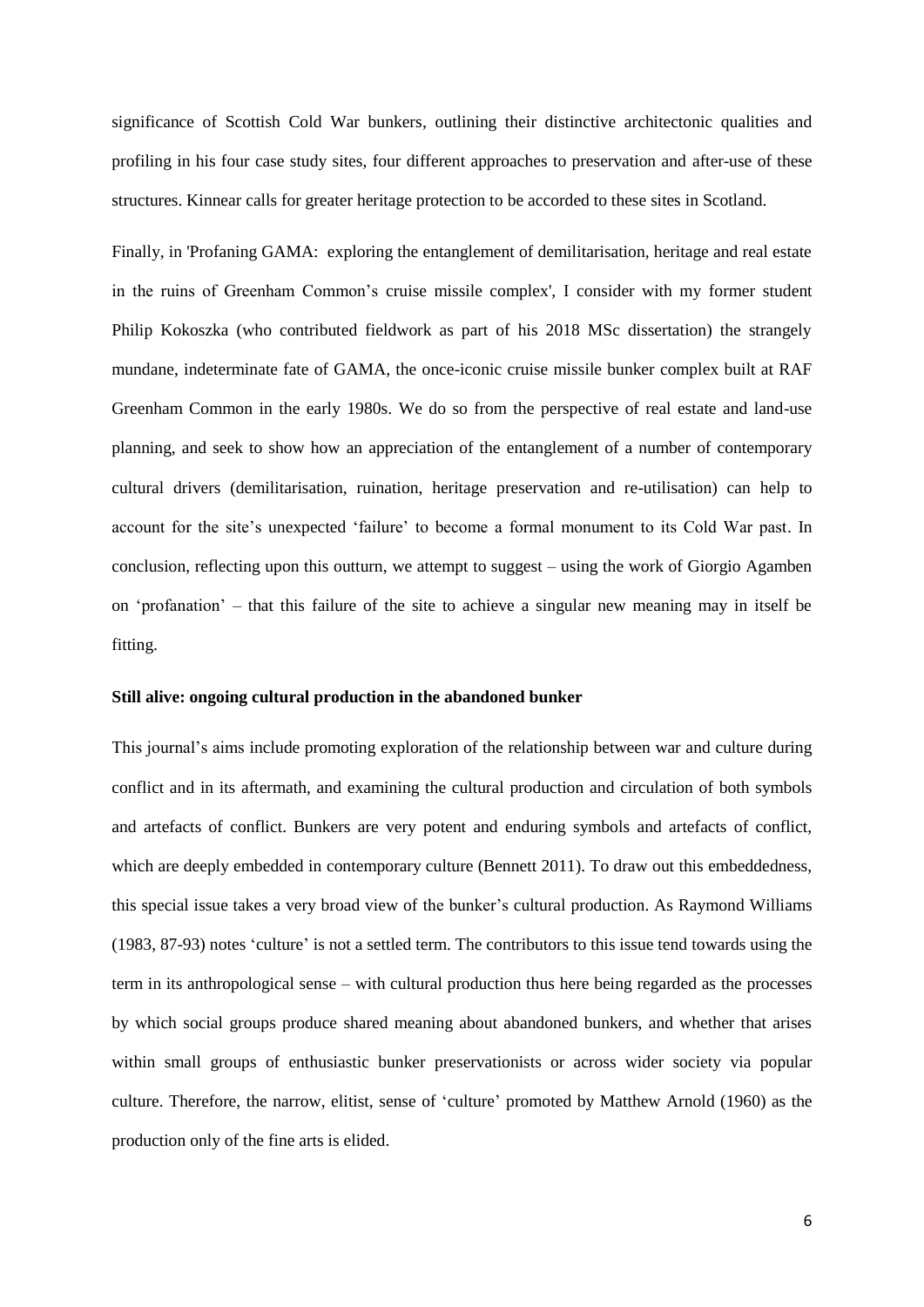Additionally, the expression 'cultural production' is used here in a way intended to emphasise that that the generation, modification and circulation of cultural symbols and artefacts is always ongoing. Meanings evolve – therefore the cultural production of the bunker is not a one off, originating event. The meanings and uses of these places evolve over time, and in response to a variety of broadly societal trends (e.g. how bunkers are portrayed in popular fiction) and in how individual actors actively engage in a process of appropriation within the bunker, each projecting and inferring upon the bunker in accordance with the needs of their own purposes and practices. Thus Kinnear portrays the variety of actors, motives, and resulting re-use schemes, brought about recently in four Scottish bunker sites. Meanwhile Kokoszka and I investigate the medley of stakeholders and their entangled cultural logics at play in the stilted after-life of the former cruise missile bunkers at Greenham Common. Furthermore, the articles by Wilson, and Alexis-Martin, Mulvihill and Sandys, show how the phenomenological qualities of the abandoned bunkers appeal to them as artists, as largely 'blank canvas' sites which they can appropriate (albeit often only temporarily) and are used in their production of site-specific installation and performance works. Notably, Wilson – as an artist working mainly in the medium of sound – shows how the bunker can be valorised for its acoustic, as well as its visual, atmospherics. Flintham (also an artist) appropriates an even more unusual cultural feature of the abandoned bunker: its mould. In doing so he productively pushes the notion of cultural production to its extreme – for mould is a culture which replicates itself, taking hold within the bunker's stale air. As Williams (1983, 87) notes, one of the earliest meanings of 'culture' is "the tending of natural growth". Flintham's then is a view of the more-than-human enculturing of the bunker – if the mould culture can be said to be self-tending of its own growth. Alternatively, a human cultivator or sorts can be identified in Flintham's own semantic cultivation, his human valorisation of the mould's bunker colonising expansion drives by subjecting it to meaning making, by rendering it aesthetic.

#### **Survival cell: the bunker's battle against entropy**

Flintham seeks to show, through his attentiveness to these cultures of mould, that bunkers are ultimately ironic spaces. For within the heart of their hermetic isolation, decay and degeneration (as instances of the entropy – the drive towards loss or energy – that afflicts the eventual dissolution of all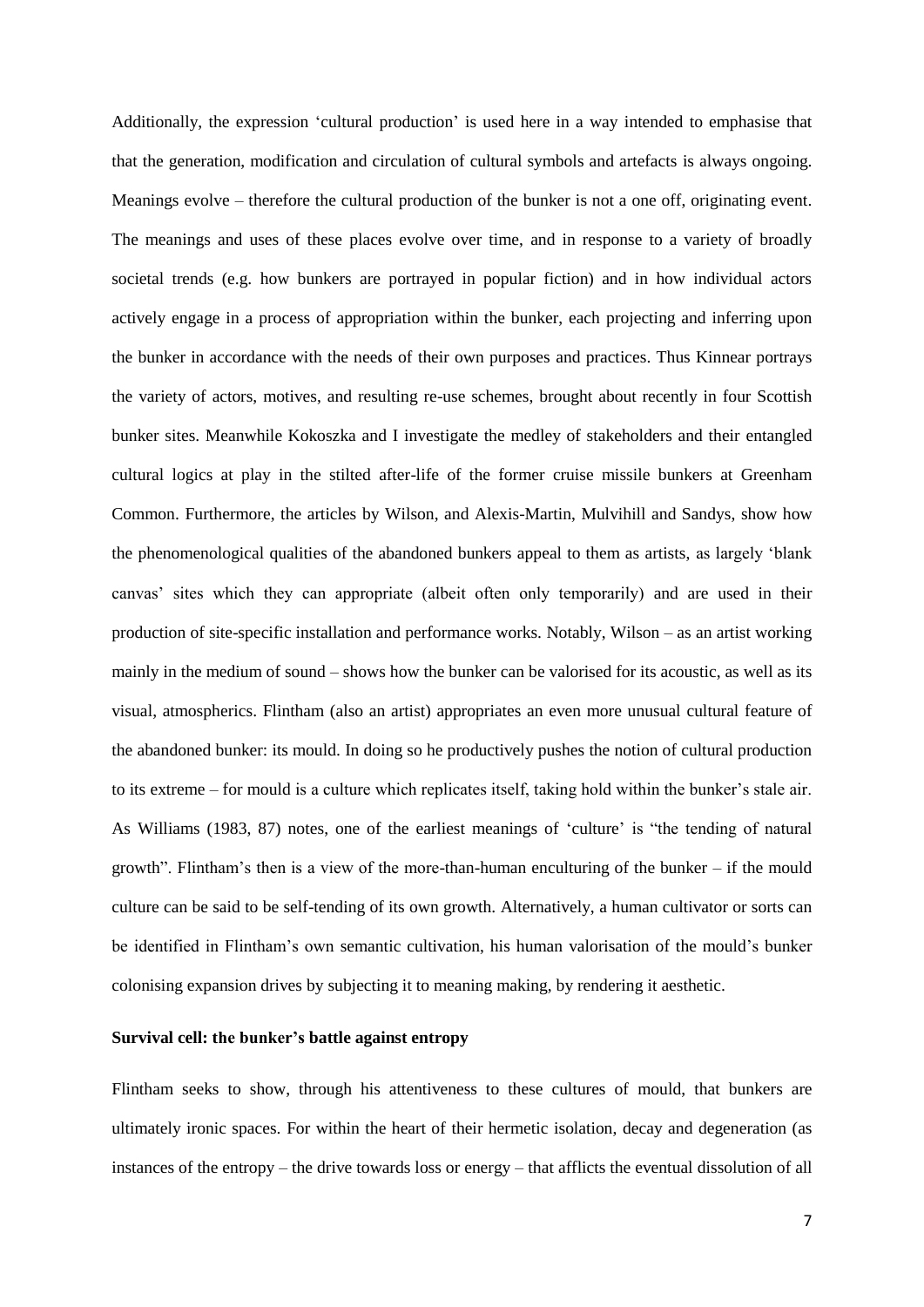things), derelict bunkers are found to be generative, living places. Thus they are ironic because they are both hostile *and* habitable. Engineered originally as survival cells for humans, these places are now abandoned and inhospitable to their intended denizens. They have been rendered toxic to humans through the proliferation of these moulds and other entropic processes of decay. And yet, the mould, and those wider processes of change, are themselves a form of dynamic change – and if viewed in a wide frame of reference – signs of survival and endurance. In short, the bunker endures and has an existence (and cultures of sorts) even when fully abandoned. Flintham links his ruminations on the resilience of mould to the Cold War-era theorising of cybernetics, the science of distributed systems and self-organisation. Cold War theorising (and the art and fiction that Flintham identifies as influenced by this anxious milieu) was influenced by existential questions of how – and where – to best face-down the accelerated entropy to be witnessed in the face of a nuclear blast. And the best answer to that question was usually 'the bunker'. Conceived as a sealed survival space intended to facilitate the autonomous survival of Cold War human bodies and other culture-preserving vessels of information, Flintham's Cold War bunker is largely bereft of human life and apocalyptic scheming. But conflict and survival are both still enacted there, for the bunker is now host to daily battles of territorial expansion and defence waged between extremophiles deep inside this now hostile-to-human terrain.

Meanwhile, approaching decay and degeneration from a more avowedly human (and heritage preservation) standpoint Kinnear makes an impassioned plea for greater attentiveness to Scotland's Cold War-era bunkers, presenting that call within the context of a narrative of loss (through sites falling victim to both material decay and unsympathetic redevelopment). He argues that increased attentiveness to the architectural significance of these places could spur their greater protection. However, Kokoszka and I show that setting out to save an iconic site may require more than protective heritage and land-use planning designations. We show how the interplay of drives for demilitarisation, heritage preservation and sustainable economic re-use have led to the Greenham Common cruise missile site being stuck in limbo (neither fully alive nor fully dead) since the site was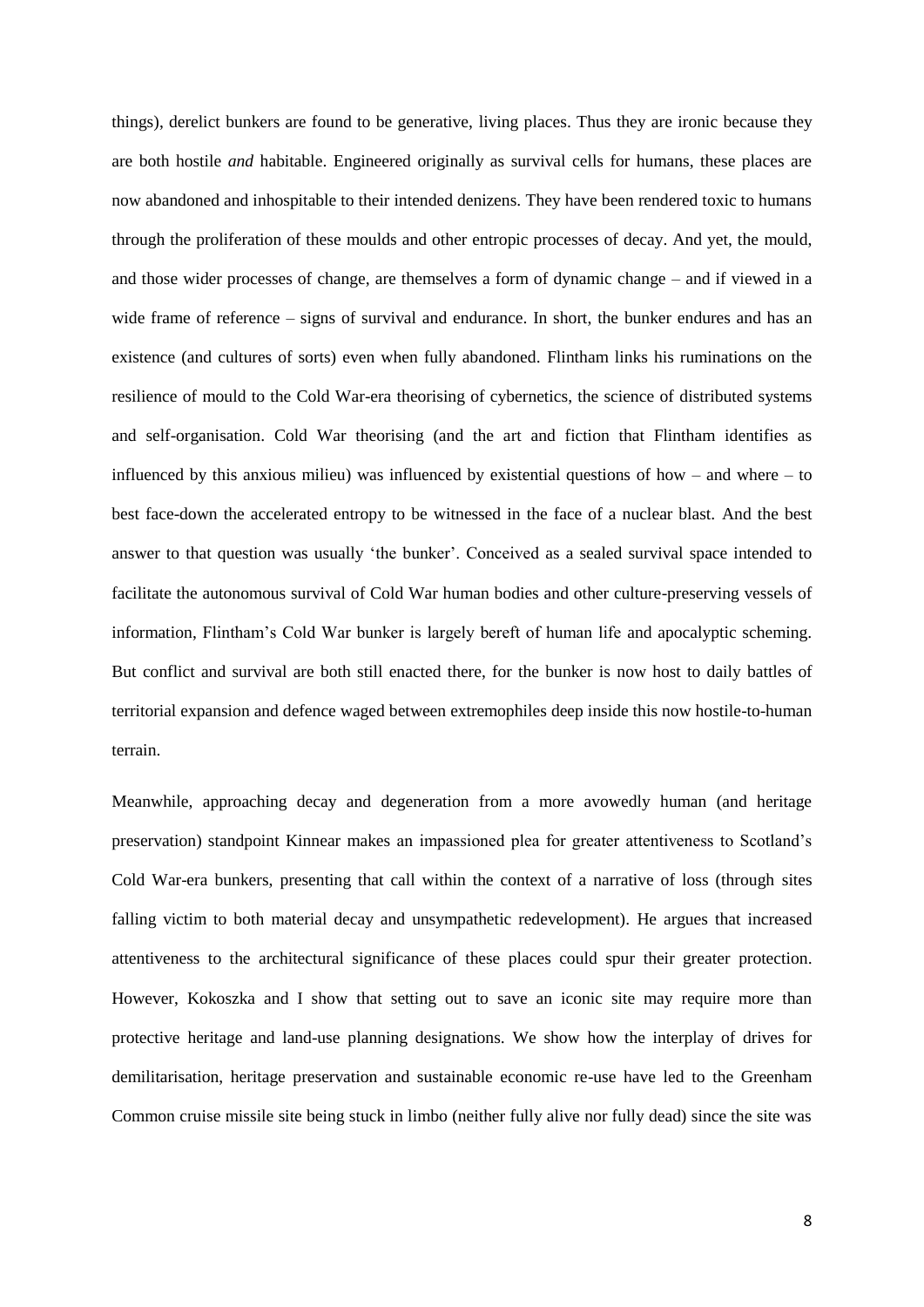sold off by the Ministry of Defence in 2003. Thus regulatory intervention may have slowed GAMA's entropy but by no means has it been halted or reversed.

#### **Still transmitting: the bunker's ongoing resonance**

Virilio collaborator Sylvère Lotringer, writing in support of Virilio's claim that the Atlantic Wall bunkers had a strong mnemonic resonance for him, has recalled drawing up close to an abandoned Nazi bunker as a child, placing his ear upon its concrete flank and listening to hear the "roar of war still trapped inside" (Virilio & Lotringer 2003, 10). This depiction both acknowledges the distinctive acoustics of cavernous bunker-spaces, as the sound of waves echoes within them, and also their affective, mnemonic quality, whereby they trigger his memories of the war. It seems unlikely that Lotringer means us to take his statement literally (i.e. that the bunker itself somehow holds memories of the war independent of its human interlocutors), and Nadia Bartolini (2015) has recently argued persuasively against suggestions that bunkers themselves have a historical and/or militaristic essence which they store and transmit independent of the projections and inferences of particular visitors.

But certainly, the acoustic properties of bunker-spaces are affective, and can be utilised by artists and musicians in their work. Wilson shows how the distinctive acoustic signatures of sites like the domed Teufelsberg listening station in Berlin have been preserved digitally, such that the very distinctive reverb of that structure can be used as an ambient sound-shaping technique in the production of wholly unrelated sound recordings. Thus, an acoustic mapping of a bunker and its echo characteristics may outlast the site itself, its virtual form preserving and transmitting an aspect (but only an aspect) of the bunker's being. Commenting upon the possibility of virtual preservation and/or recreation of longlost bunkers Kinnear suggests that virtual recreations inevitably lose a quality that only the bunker itself can deliver – the affective charge of being there as a fully embodied visitor, picking up the musty smells and sense of confinement that Flintham also depicts in his explorations into the Torås mountain-bunker complex.

But to acknowledge these affective charges is not the same as believing that these places are haunted by their histories. Alexis-Martin, Mulvihill and Sandys note the affective charge of abandoned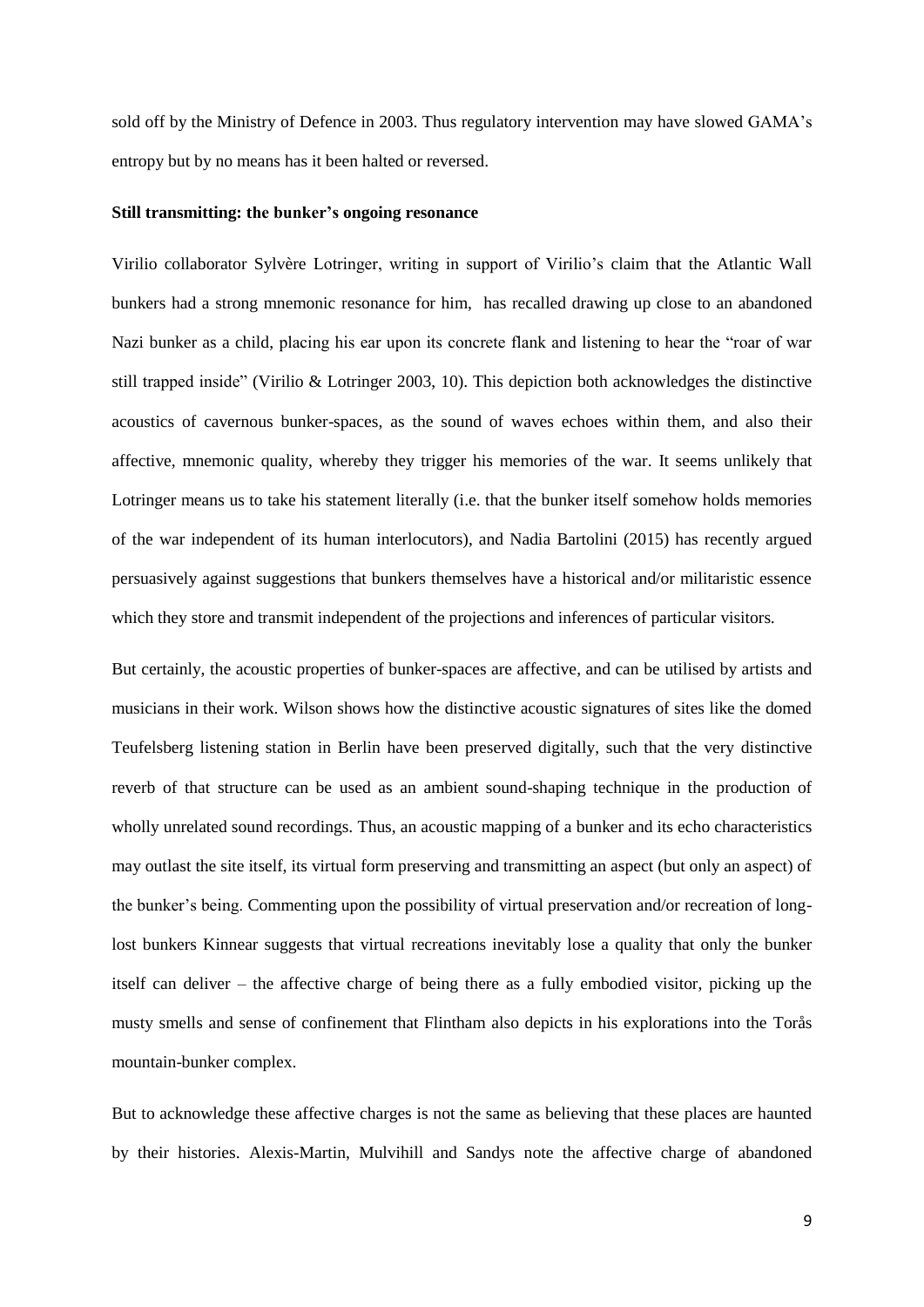bunkers but conclude that the contemporary cultural interest in abandoned bunkers more rooted in their 'blank space' affordances – their semantic openness – than it is in any firmly determining past essence. They argue that abandoned bunker sites do not throw an obstinate military essence at any visitor. Indeed, Mulvihill finds that even when operational military sites may not seem very distinctive at all. Furthermore, Alexis-Martin reports that despite working daily within a former local government Cold War bunker, it was many months before she came to realise that the basement offices in which she was working had started life as a facility designed for nuclear war.

Alexis-Martin, Mulvihill and Sandys show how such places are increasingly sites of free-form play and projection rather than clear communion with an immovably encoded past. Kinnear would take issue with the desirability of such free-play and in his article argues for the importance of preserving (or sympathetically adapting) these structures as a way of retaining both their mnemonic connection to the Cold War past and to their distinctive atmospheres and taxonomic forms. For Kinnear taking the bunker former into the future requires a delicate balance to be struck between preserving the embodied mnemonic traces of the past and finding ways to bring about an enduring preservation via new-found uses. Kinnear believes that there is a resonance from these places – but it could be easily missed if not carefully sought out and protected. Meanwhile, Kokoszka and I find an ambivalence at the heart of attempts to find an enduring heritage status for the GAMA site at Greenham Common. On paper the site has a very strong claim to internationally significant heritage status, but we find heritage significance to be but one shaping influence in the battle for its after-life. The past, *per se*, is seemingly not an ultimate dead-hand controlling influence over even this iconic bunker site.

Meanwhile, Wilson shows us a second type of resonance  $-$  a cultural reverberation. She describes how anxiety about the heightened risk of nuclear war in the early 1980s insinuated itself into popular culture (and popular music in particular), often using bunkers as a motif. This conflation of nuclear anxiety, bunker-talk and new wave synth-pop has in the last decade seen a wry, nostalgic revival; a cultural production that merges a new-found attentiveness to the once-unattainable shelters with the lo-fi musical stylings of the early 1980s, by pop-ironicists such as Luke Haines. These ironic popcultural appropriations of the Cold War bunker are perhaps the most playful appropriations of all.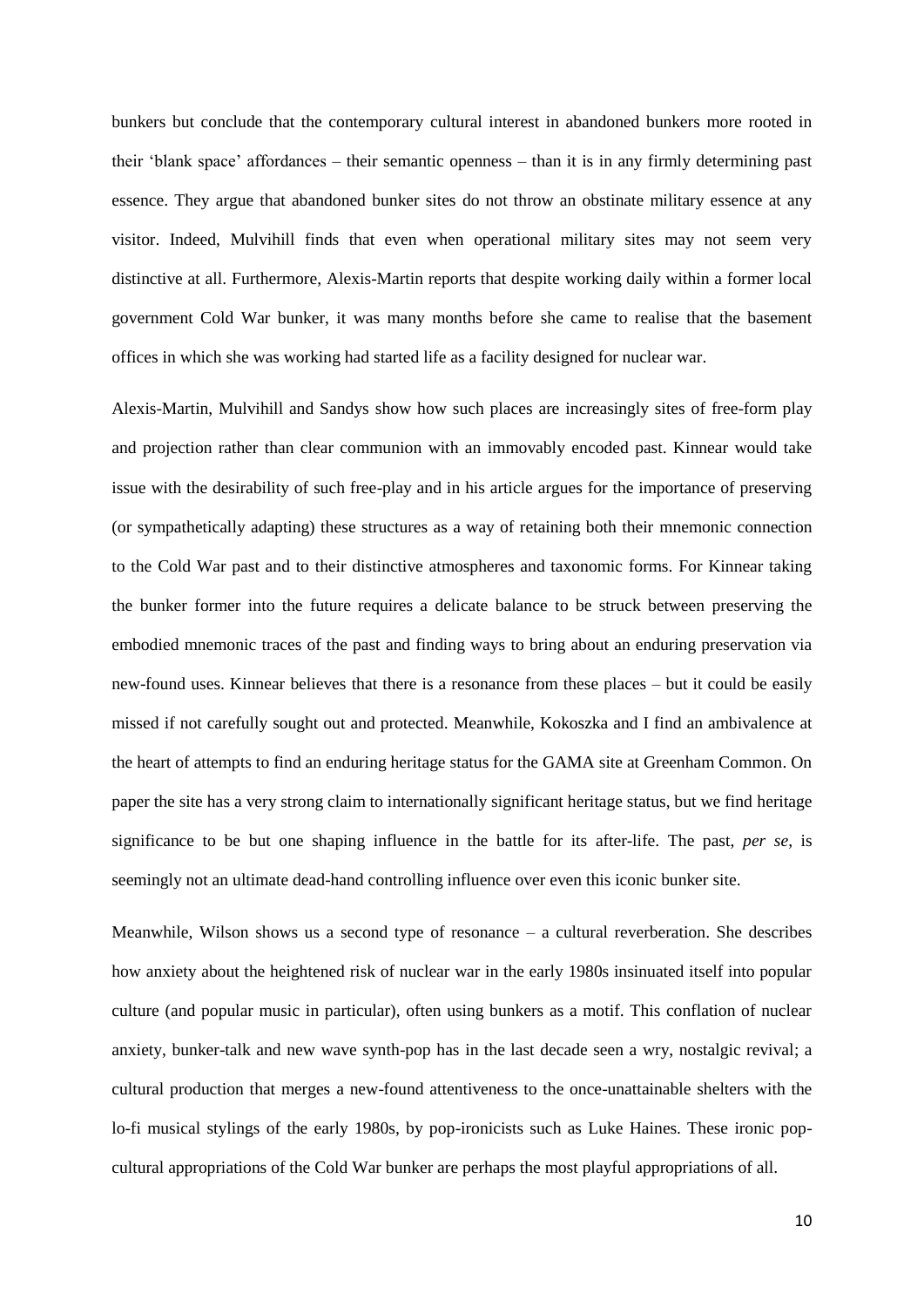#### **Conclusion**

The autumn of 2019 saw much attention focussed upon the iconography of the 'Berlin Wall', on the occasion of the  $30<sup>th</sup>$  anniversary of its fall. Considerable efforts were expended to destroy the wall in the early 1990s - achieving its near-total erasure in a matter of months. This was a campaign of physical demilitarisation that ensured that the ending of German partition would be irreversible. In contrast this Introduction and the articles in the special issue consider the endurance of a more diffuse, harder to destroy, and less prominent set of Cold War material culture: the bunker. As with the Wall, these structures are iconic, mnemonic even. The articles presented here contribute to the ongoing development of bunker studies by showing that these obstinate structures are not just materially durable (for they manage to retain some of their original war-related purpose embodied within their strange, brutal forms) but also fluid, in that they are caught up in an ongoing cultural production which over time enables a loosening of war-related meanings, a loosening that can bring both new utility, and also episodes of playful irony. This loosening contributes to the attrition of the bunker's original form as both war-related materiel and as a potent symbol of war. Ultimately, this loosening is found to be the product of a quiet, long-term semantic decay, a subtle, slow-burn form of cultural demilitarisation which strikes quite a contrast to the speedy, systematic physical erasure of the Cold War's more evident and destroyable military structures, like the Wall.

#### **References**

Arnold, M. 1960. *Culture and anarchy.* Cambridge: Cambridge University Press.

Bartolini, N. 2015. 'the politics of vibrant matter. Consistency, containment and the concrete of Mussolini's bunker'. *Journal of Material Culture*, 20(2): 191-210.

Beck, J. 2011. 'Concrete ambivalence: inside the bunker complex'. *Cultural Politics*, 7, 79-102.

Bennett, L. 2011. 'The Bunker: metaphor, materiality and management'. *Culture and Organization*. 17(2): 155-173.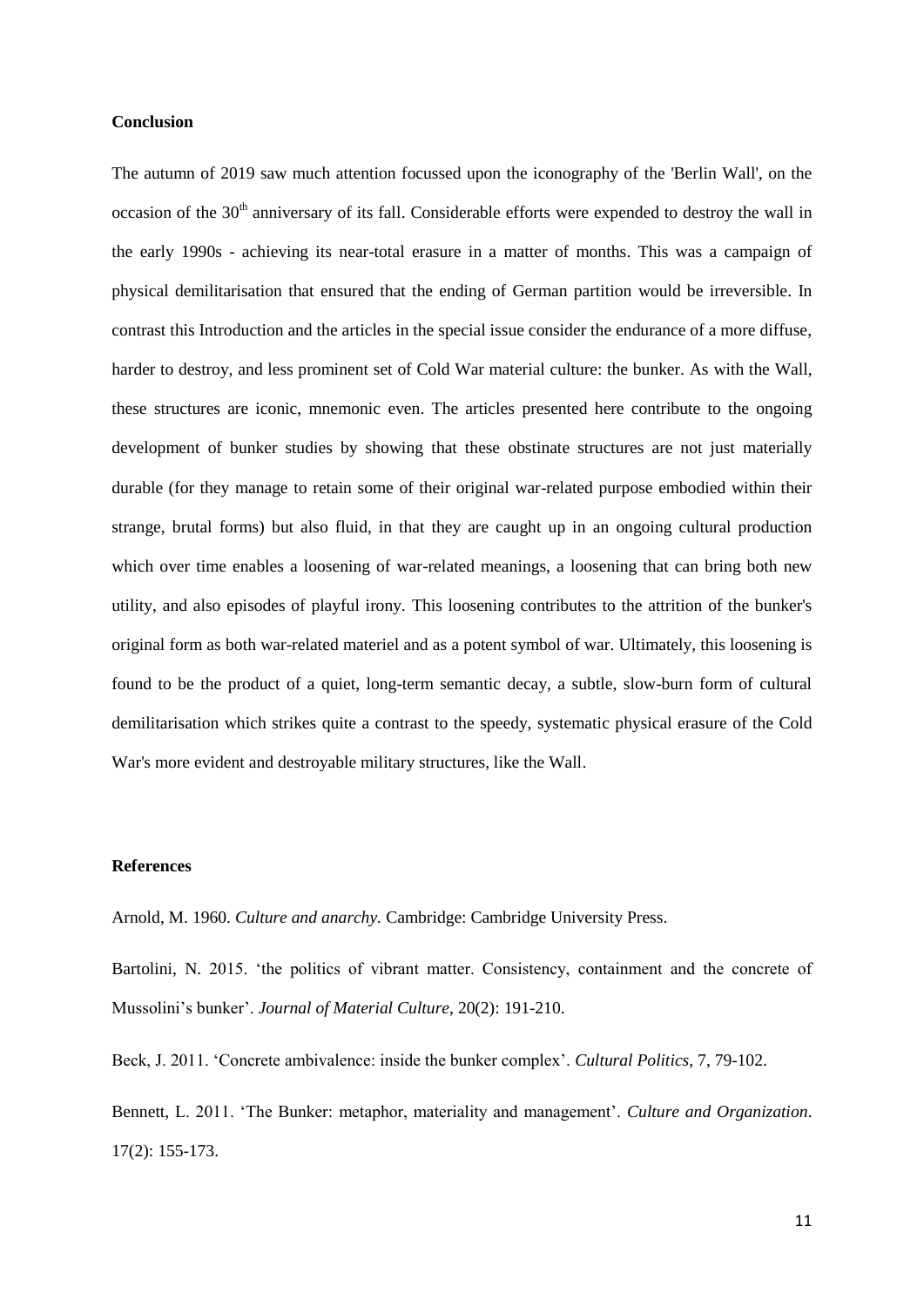Bennett, L. (ed.) 2017. *In the ruins of the Cold War bunker: affect, materiality and meaning making.*  London: Rowman & Littlefield International.

Bennett, L., 2019. 'Grubbing out the Führerbunker: ruination, demolition and Berlin's difficult subterranean heritage'*, Geographia Polonica,* 92(1), 71-82.

Bible, The, 1998. *The Bible: authorised King James version.* Oxford: Oxford University Press.

Griffith, R. 2001. 'The cultural turn in Cold War studies', *Reviews in American History*, 29(1): 150- 157.

Garrett, B.L. and Klinke, I. 2019. 'Opening the bunker: function, materiality, temporality'. *Environment and Planning C: Politics and Space*, 37(6): 1063-1081.

Macdonald, S., 2009. *Difficult heritage: negotiating the Nazi past in Nuremberg and beyond.*  Abingdon: Routledge.

Rakoczy, L. 2008. 'Out of the ashes: destruction, reuse, and profiteering in the English Civil War' in Lila Rakoczy (ed.), *The Archaeology of Destruction.* Newcastle Upon Tyne: Cambridge Scholars Publishing. pp 261-286.

Strömberg, P. 2013. 'Funky bunkers: the post-military landscape as a readymade space and a cultural playground'. In Gary A. Boyd & Denis Linehan (eds.) *Ordnance: war + architecture & space.*  Farnham: Ashgate, pp. 67-81.

Towle, P. 1997. *Enforced disarmament: from the Napoleonic campaigns to the Gulf War.* Oxford: Clarendon Press.

Virilio, P. 1994. *Bunker Archeology*, New York: Princeton Architectural Press (Translated by George Collins).

Virilio, P. and Lotringer, S. 2003.*Crepuscular dawn.* New York: Semiotext(e). Trans. Mike Taormina.

Webster, D. 1997. *Aftermath: remnants of war.* London: Constable.